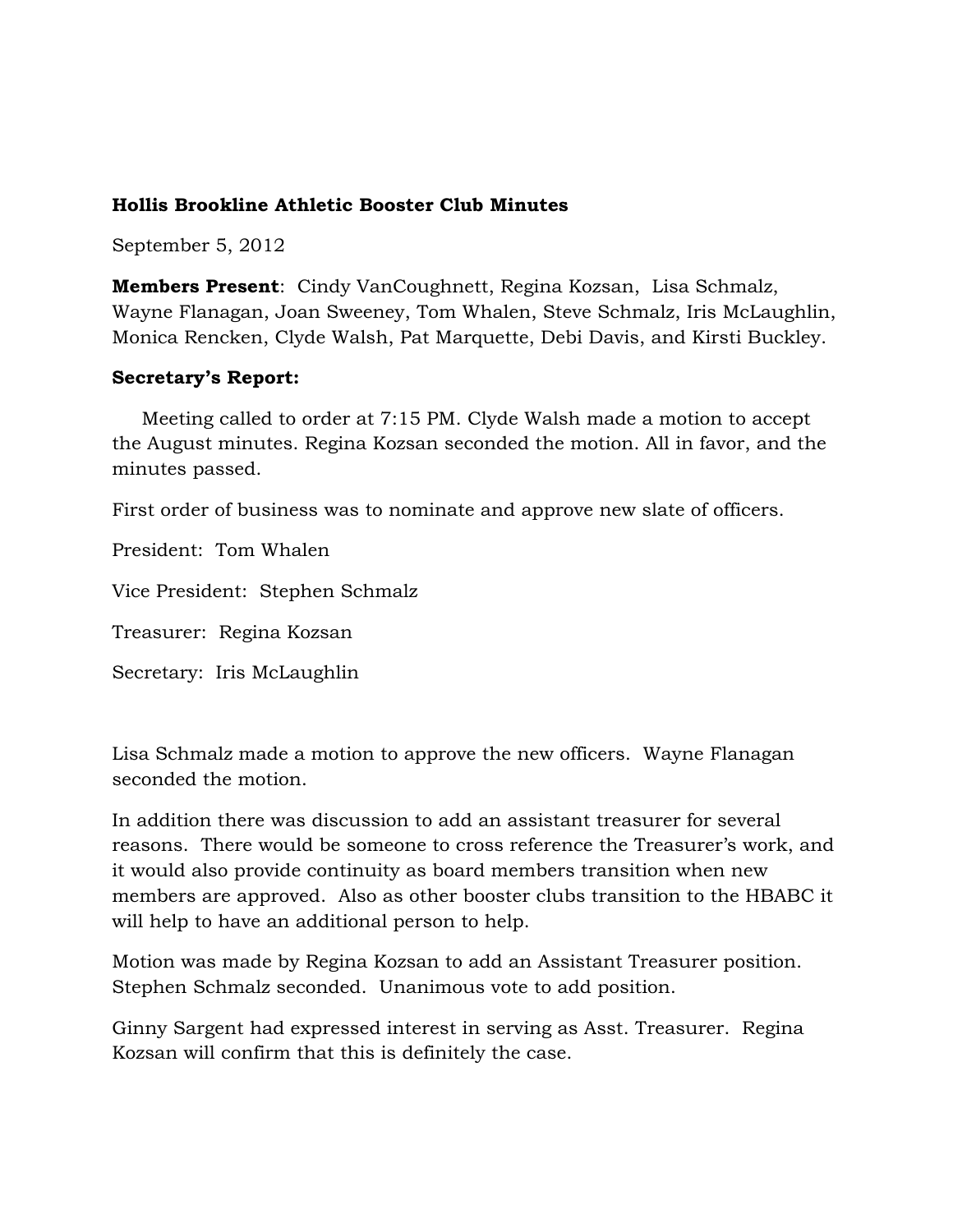We have had one trustee serve on the board. Wayne Flanagan made a motion to re-elect Monica Renckens to the position. Lisa Schmalz seconded. Unanimous vote to re-elect.

Additionally a motion to add a second trustee to the board was made by Cindy VanCoughnett. Regina seconded. Unanimous vote to add second trustee.

Monica Renckens made a motion to elect Clyde Walsh as second trustee. Lisa Schmalz seconded. Unanimous vote to elect.

Treasurer's Report

Account Balance: Total Account Balance: \$22.858.53

Breakdown:

Booster Club General Account- \$18339.19 Volleyball \$1183.00 Baseball \$336. 24 Softball \$3000

Previous Expenses: none since last meeting

Projected Expenses for 2012: \$ 5886 which leaves us with a balance of

\$12, 453.19 in the general account

Regina Kozsan stated that she is almost complete with converting 2010-2011 and 2011-2012 financials to Quickbooks.

High School Athletic Department has sent various checks to Booster Club, but it was not clear as to which team the funds were for. Regina asked school to clarify before she will deposit any funds.

The Booster club has made it a routine to help pay for a celebratory item for any team that achieves a state championship with a cap of \$1000. Ron Rupp presented the Booster club an invoice for \$3500 for championship rings for the Boy's Lacrosse team.

Clyde W. made the motion to pay for the rings up to the cap of \$1000. Lisa Schmalz seconded. Unanimous vote to pay for the rings.

All invoices need to be paid directly to vendor.

Taxes are due in November. Regina is still working on director insurance.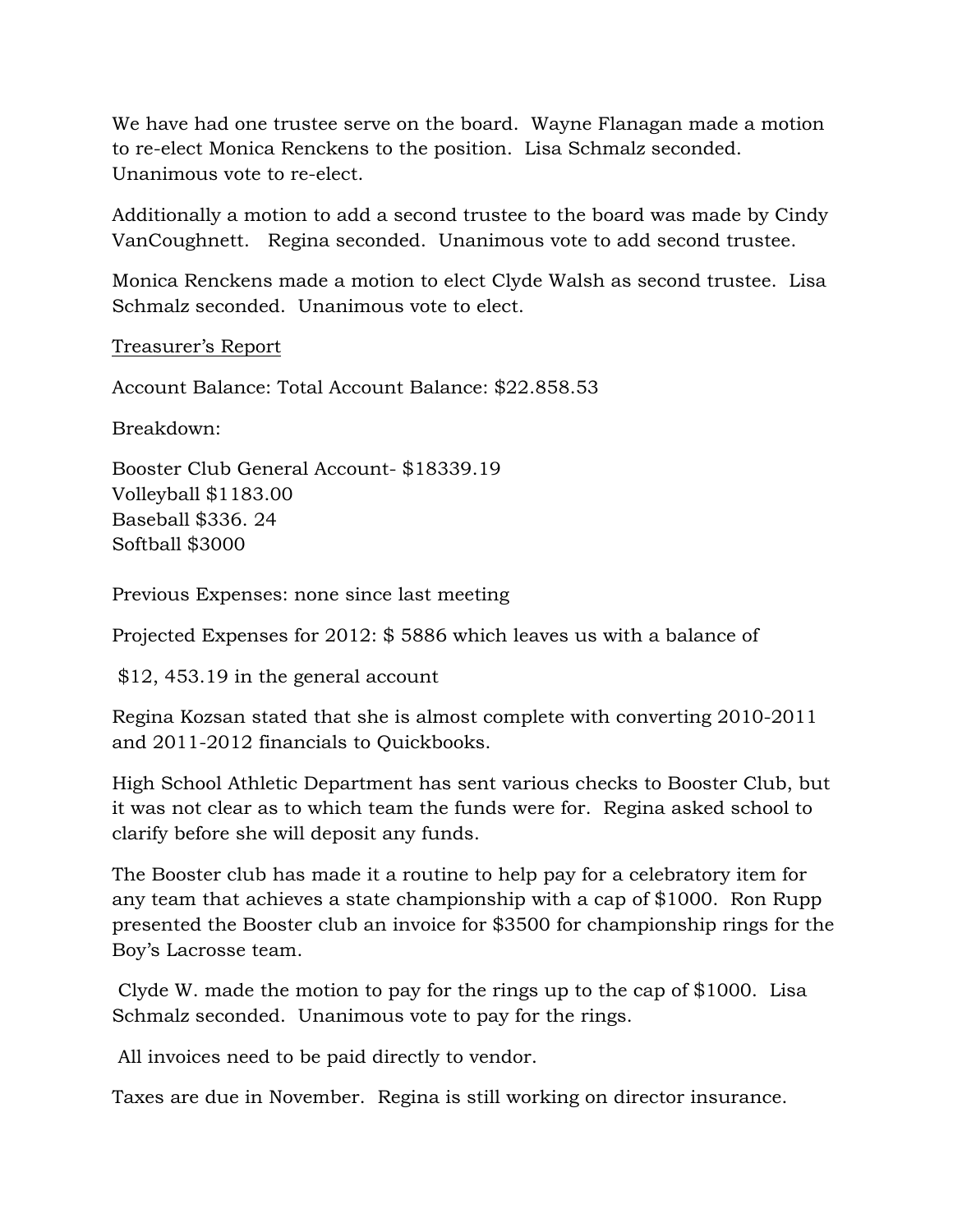The process of bringing individual sport teams at Hollis Brookline under the umbrella of HBABC is ongoing.

Basketball has as yet not committed. Clyde Walsh to speak with head varsity coach Mike Soucy to explain that the team sports monies will remain an individual line item for that specific team. There is no intermingling of funds. Being under the auspices of the HBABC provides better tracking and accountability of funds.

The senior class donated surplus funds to purchase a trophy case

Hockey and Football also have their own Booster Clubs and have not committed to rolling into HBABC as yet.

A check in honor of Carol Spaulding was given to high school 10/2011. How were these funds used?

Tom Whalen and Regina Kozsan to meet with Cindy Matte, Rhon Rupp, and Eric Horton(SAU) to clarify how funds are being managed moving forward.

Tom Whalen has proposed that we divide the work the HBABC club does into committees. This should provide smooth communication and responsibility and make the various jobs manageable.

## **Membership:** Debi Davis – Chair

Maintain active team parent list for each sport.

Team parents are liaison to HBABC and should attend HBABC monthly meeting.

Recruit parents from every sport to participate in HBABC.

**Fundraising:** Lisa Schmalz – Chair

All HBABC members participate.

Search out and present new opportunities such as Ford Drive and Cavalier Crunch.

Coordinate fund raising events and activities.

Coordinate donors and individual team efforts.

**Team Connection:** Cindy Van Coughnett and Iris McLaughlin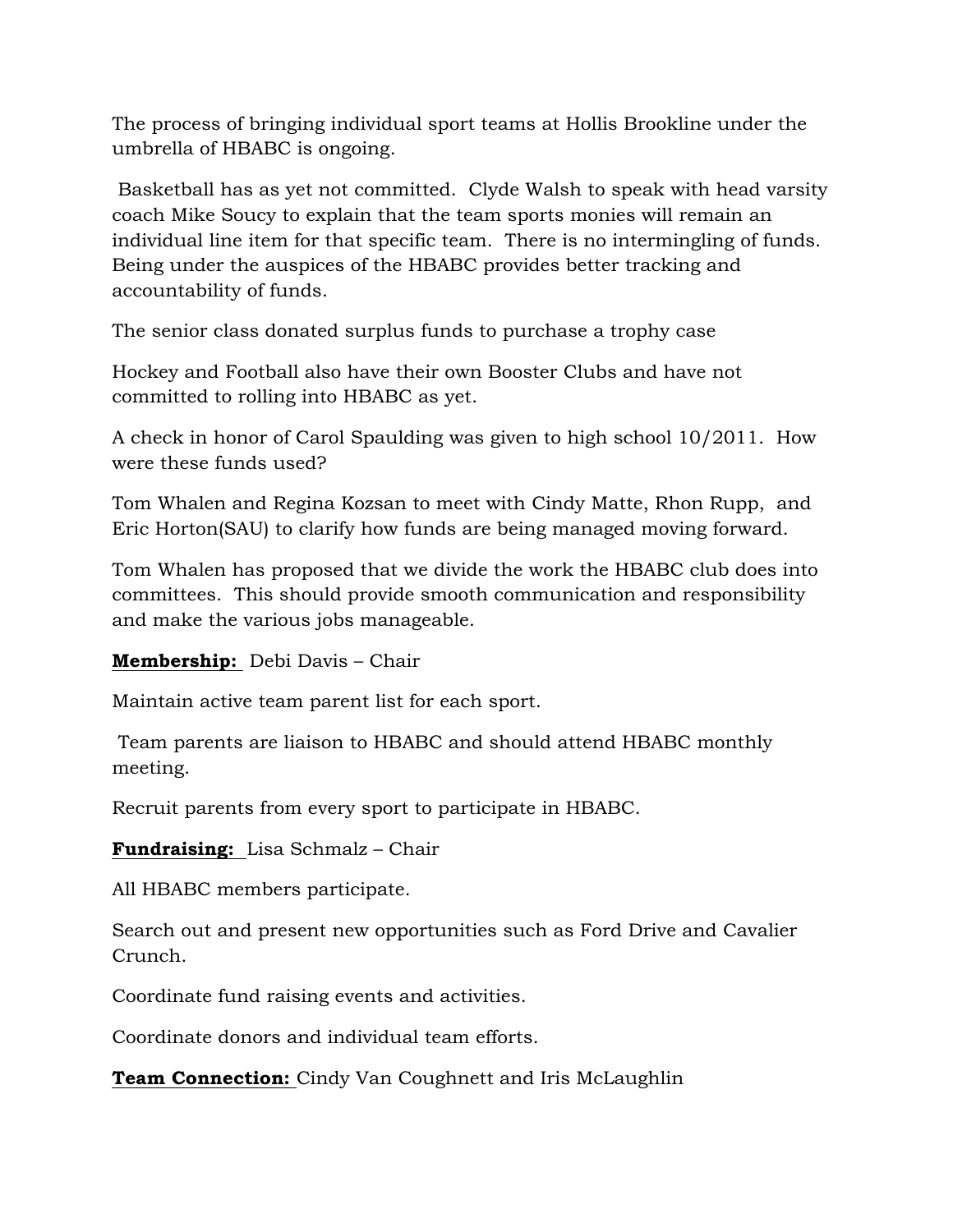Standardize by-laws and financial controls for each team that has a separate booster club organization.

Establish consistent communication with coaches and team parents of other clubs ie: football and hockey.

# **Special Events:** Kristi Buckley – Chair

Coordinate awards nights, graduation, and homecoming, and freshman orientation.

**Outreach:** Joan Sweeney – Chair

Coordinate and market HBABC image on website, at team meetings and to coaches.

Work with Special Events on freshman orientation.

Liaison with Iris R. for information for website.

**Finance:** Tom Whalen, Regina Kozsan, Ginnie Sargent, Stephen Schmalz and Iris McLaughlin

Monitor financial reporting and handling of funds. Includes tax reporting & quickbooks.

**Board Member Emeritus:** Coordinate alumni events, and develop active alumni group.

Donation requests to HBABC should be handled as follows. Coach submits to athletic director. Athletic director submits request to HBABC for approval.

## **Cavalier Crunch**

Hope to roll out for Old Home's Day. We are anticipating 5000 boxes total to sell. Contest for entire student body to sell boxes. Three incentive prizes for top student sales.

- 1. IPad
- 2. \$200
- 3. \$100

Lisa Schmalz will advise on selling plan for school, and Booster Club members responsibilities.